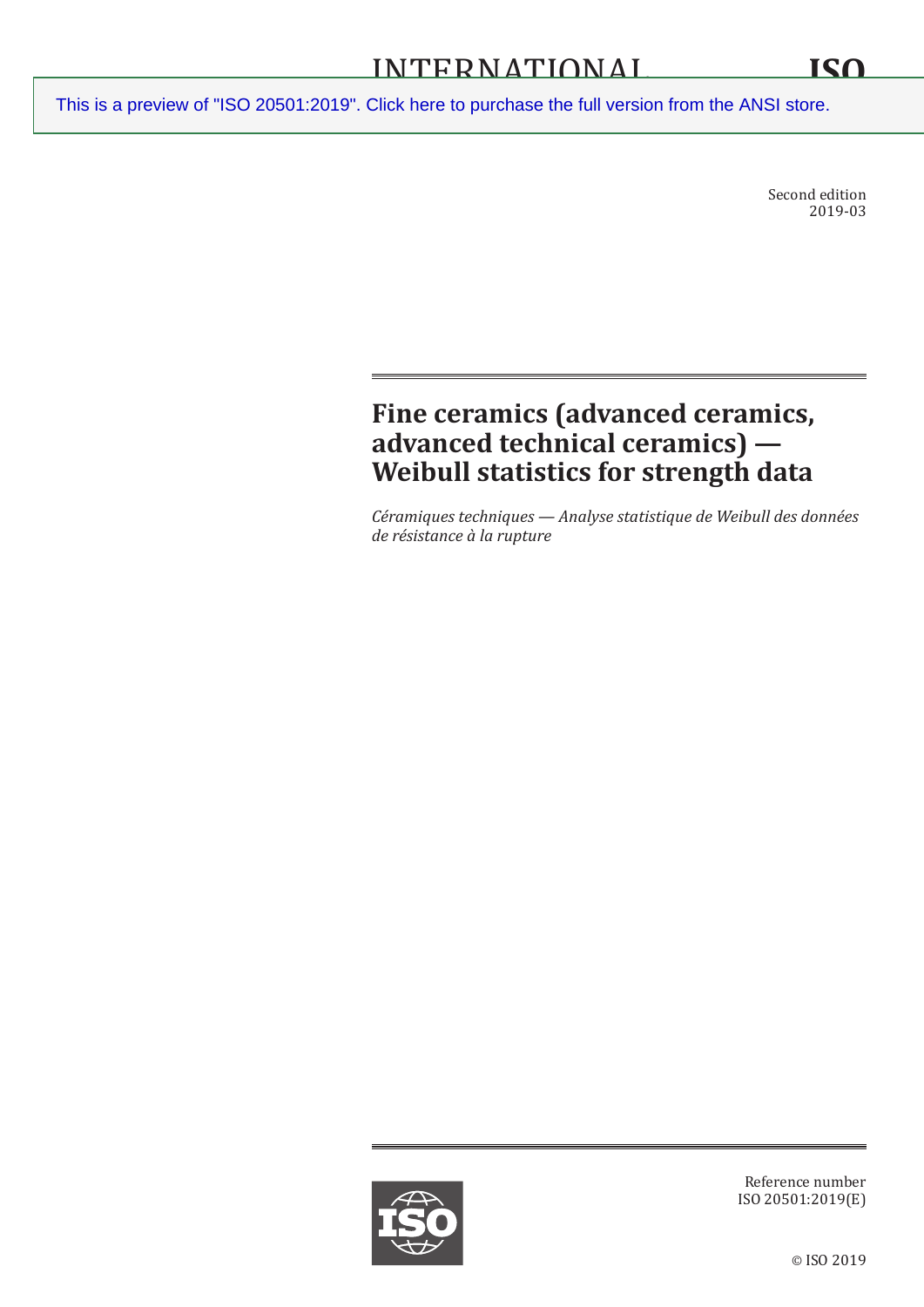

### **COPYRIGHT PROTECTED DOCUMENT**

#### © ISO 2019

All rights reserved. Unless otherwise specified, or required in the context of its implementation, no part of this publication may be reproduced or utilized otherwise in any form or by any means, electronic or mechanical, including photocopying, or posting on the internet or an intranet, without prior written permission. Permission can be requested from either ISO at the address below or ISO's member body in the country of the requester.

ISO copyright office CP 401 • Ch. de Blandonnet 8 CH-1214 Vernier, Geneva Phone: +41 22 749 01 11 Fax: +41 22 749 09 47 Email: copyright@iso.org Website: www.iso.org

Published in Switzerland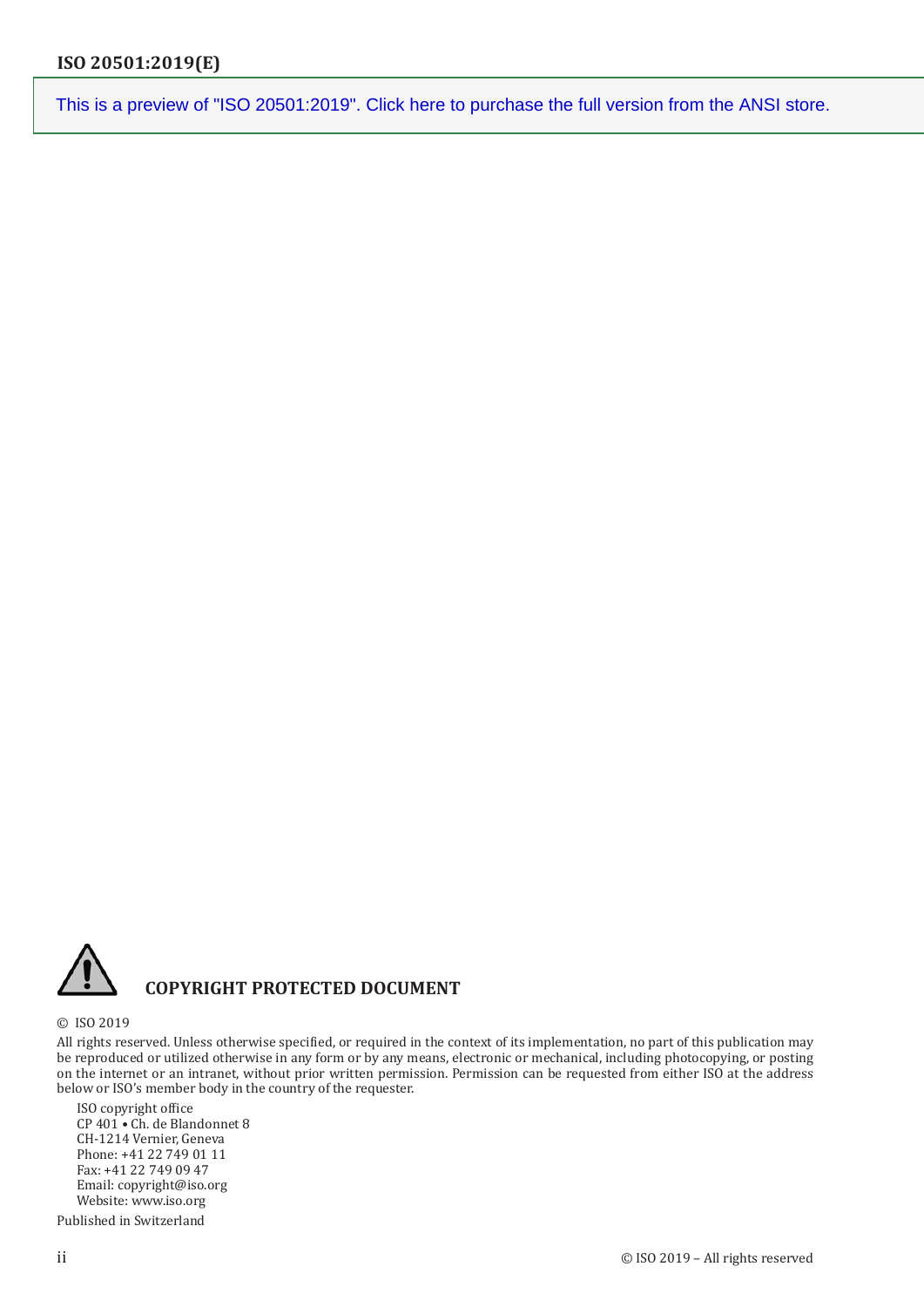| <b>Contents</b>                                                                                  |                                                                                    |                                                                                           | Page |
|--------------------------------------------------------------------------------------------------|------------------------------------------------------------------------------------|-------------------------------------------------------------------------------------------|------|
|                                                                                                  |                                                                                    |                                                                                           |      |
|                                                                                                  |                                                                                    |                                                                                           |      |
| 1                                                                                                |                                                                                    |                                                                                           |      |
| 2                                                                                                |                                                                                    |                                                                                           |      |
| 3                                                                                                |                                                                                    |                                                                                           |      |
|                                                                                                  | 3.1                                                                                |                                                                                           |      |
|                                                                                                  | 3.2                                                                                |                                                                                           |      |
|                                                                                                  | 3.3                                                                                |                                                                                           |      |
|                                                                                                  | 3.4                                                                                |                                                                                           |      |
| 4                                                                                                |                                                                                    |                                                                                           |      |
| 5                                                                                                |                                                                                    | Significance and use <b>Exercise and Election</b> 6                                       |      |
| 6                                                                                                | Method A: maximum likelihood parameter estimators for single flaw populations      |                                                                                           |      |
|                                                                                                  | 6.1                                                                                |                                                                                           |      |
|                                                                                                  | 6.2                                                                                |                                                                                           |      |
|                                                                                                  | 6.3<br>6.4                                                                         |                                                                                           |      |
|                                                                                                  | 6.5                                                                                |                                                                                           |      |
| 7                                                                                                | Method B: maximum likelihood parameter estimators for competing flaw populations13 |                                                                                           |      |
|                                                                                                  | 7.1                                                                                |                                                                                           |      |
|                                                                                                  | 7.2                                                                                |                                                                                           |      |
|                                                                                                  | 7.3                                                                                |                                                                                           |      |
| 8                                                                                                |                                                                                    |                                                                                           |      |
|                                                                                                  | 8.1                                                                                |                                                                                           |      |
|                                                                                                  | 8.2                                                                                |                                                                                           |      |
|                                                                                                  | 8.3                                                                                |                                                                                           |      |
| 9                                                                                                |                                                                                    |                                                                                           |      |
|                                                                                                  |                                                                                    | Annex A (informative) Converting to material-specific strength distribution parameters 19 |      |
|                                                                                                  |                                                                                    | Annex B (informative) Illustrative examples <b>Examples</b> 21                            |      |
| Annex C (informative) Test specimens with unidentified fracture origin <b>Manual Stratege 18</b> |                                                                                    |                                                                                           |      |
|                                                                                                  |                                                                                    |                                                                                           |      |
|                                                                                                  |                                                                                    |                                                                                           |      |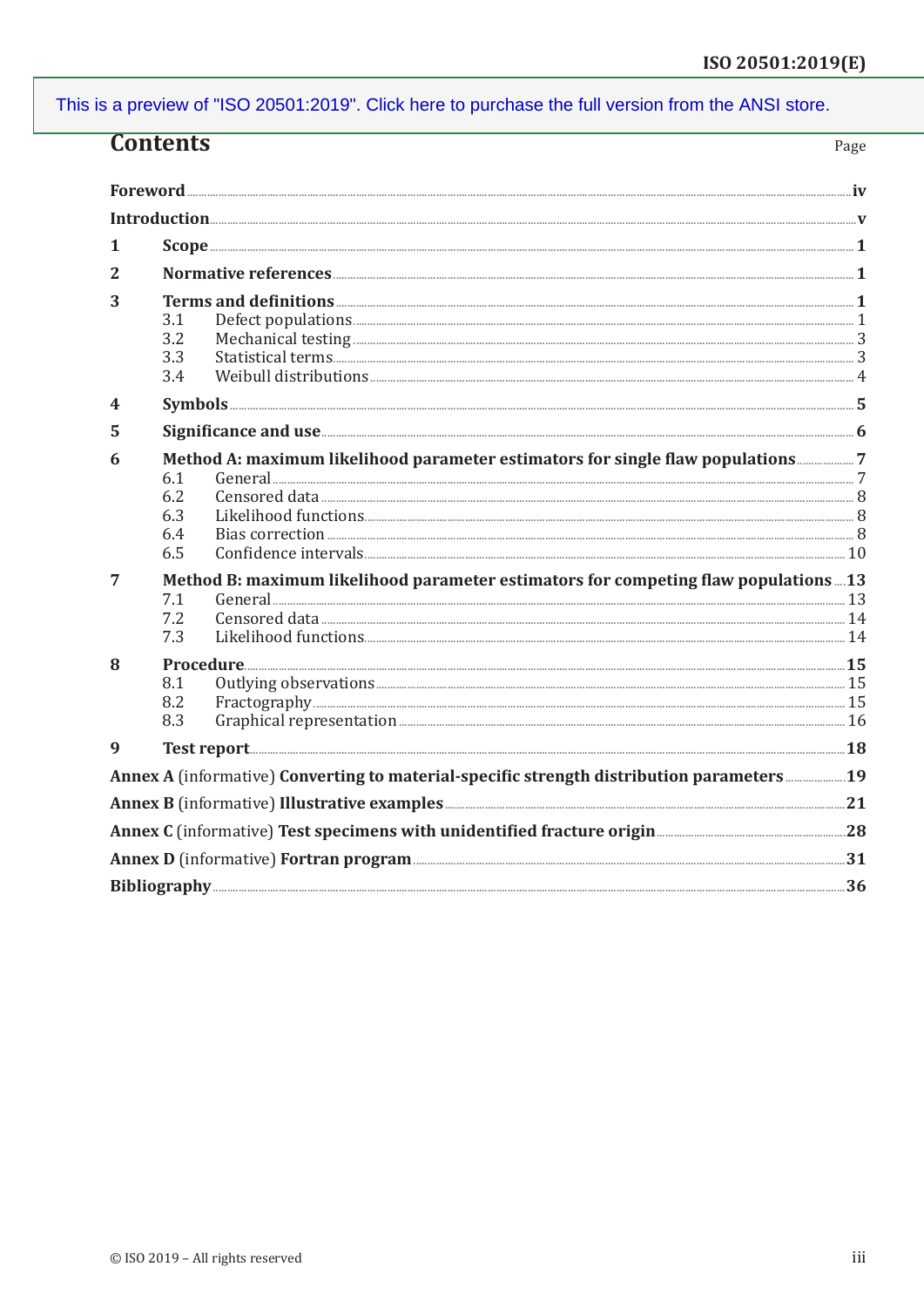### **Foreword**

ISO (the International Organization for Standardization) is a worldwide federation of national standards bodies (ISO member bodies). The work of preparing International Standards is normally carried out through ISO technical committees. Each member body interested in a subject for which a technical committee has been established has the right to be represented on that committee. International organizations, governmental and non-governmental, in liaison with ISO, also take part in the work. ISO collaborates closely with the International Electrotechnical Commission (IEC) on all matters of electrotechnical standardization.

The procedures used to develop this document and those intended for its further maintenance are described in the ISO/IEC Directives, Part 1. In particular, the different approval criteria needed for the different types of ISO documents should be noted. This document was drafted in accordance with the editorial rules of the ISO/IEC Directives, Part 2 (see [www.iso.org/directives\)](https://www.iso.org/directives-and-policies.html).

Attention is drawn to the possibility that some of the elements of this document may be the subject of patent rights. ISO shall not be held responsible for identifying any or all such patent rights. Details of any patent rights identified during the development of the document will be in the Introduction and/or on the ISO list of patent declarations received (see www.iso[.org/patents](https://www.iso.org/iso-standards-and-patents.html)).

Any trade name used in this document is information given for the convenience of users and does not constitute an endorsement.

For an explanation of the voluntary nature of standards, the meaning of ISO specific terms and expressions related to conformity assessment, as well as information about ISO's adherence to the World Trade Organization (WTO) principles in the Technical Barriers to Trade (TBT), see [www.iso](https://www.iso.org/foreword-supplementary-information.html) [.org/iso/foreword.html](https://www.iso.org/foreword-supplementary-information.html).

This document was prepared by Technical Committee ISO/TC 206, *Fine ceramics*.

This second edition cancels and replaces the first edition (ISO 20501:2003), which has been technically revised. It also incorporates the Technical Corrigendum ISO 20501:2003/Cor.1:2009.

The main changes compared to the previous edition are as follows:

- the terms and definitions in Clause 3 have been updated and modified;
- a method to treat a higher number of specimens (*N* > 120) has been introduced for method A: maximum likelihood parameter estimators for single flaw populations;
- in Annex D, example codes have been added for calculating the maximum likelihood parameters of the Weibull distribution with modern analysis software.

Any feedback or questions on this document should be directed to the user's national standards body. A complete listing of these bodies can be found at [www.iso.org/members.html.](https://www.iso.org/members.html)